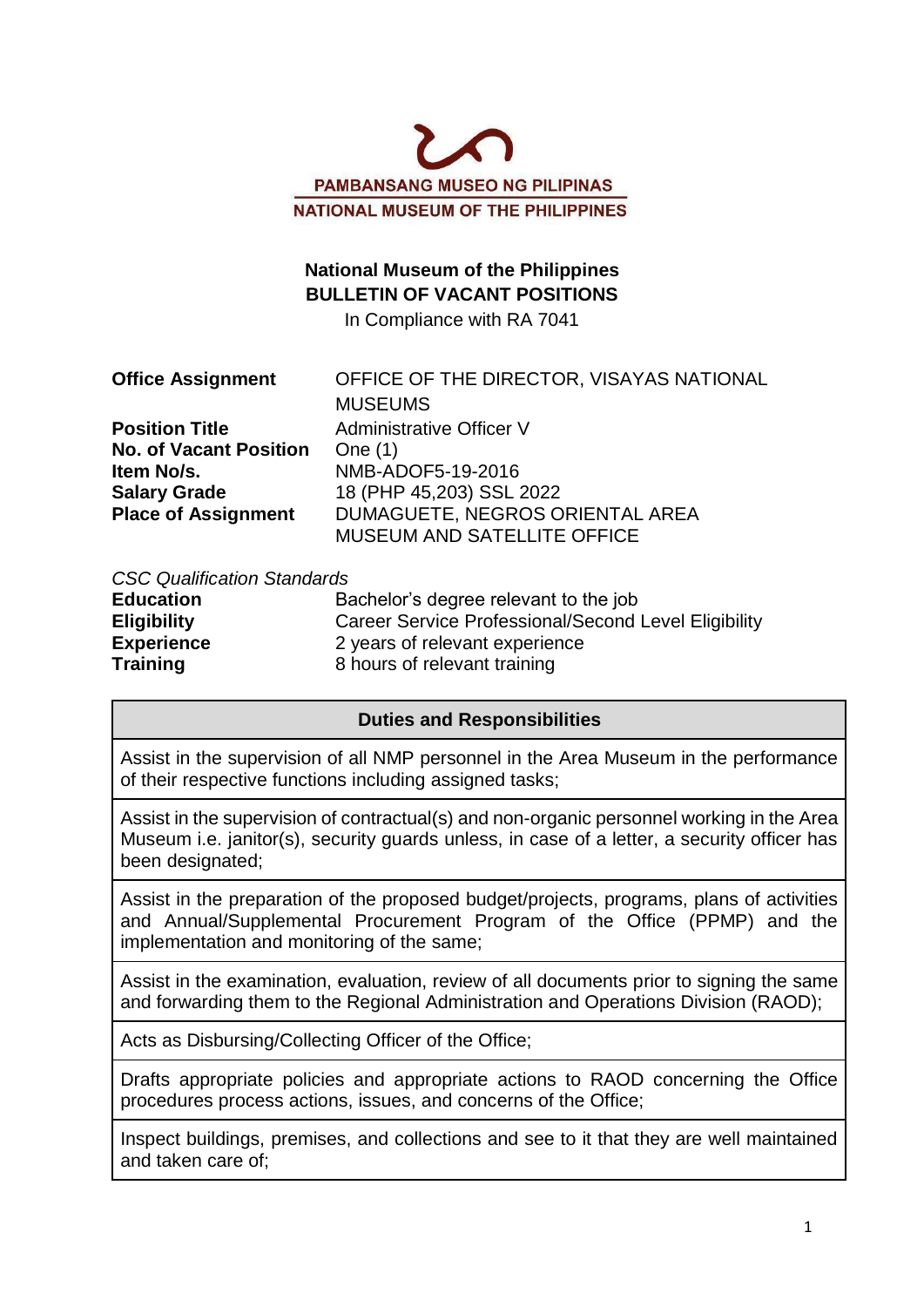Assist in the implementation of Office, CSC, COA, and other laws, policies, rules, and regulations, other government agencies in so far as operations of the Area Museum is concerned, and conduct inquiry and report appropriate actions to the RAOD/Central Office; and,

Does other related or assigned tasks.

Interested applicants must submit the following via online to **recruitment@nationalmuseum.gov.ph**, with the subject line **Position (Item No.), Division – Surname, First Name, Middle Initial.**

**Application letter** addressed to the Deputy Director-General for Administration, indicating the position applied for, item number, and name of the division.

> ATTY. MA. ROSENNE M. FLORES-AVILA Deputy Director-General for Administration National Museum of the Philippines

Duly notarized and properly accomplished CS Form No. 212, Revised 2017 or **Personal Data Sheet** (with most recent photo) and **Work Experience Sheet**

Blank copies of the Personal Data Sheet and Work Experience Sheet may be downloaded from bit.ly/NMPRecruitment2021\_Forms.

Please combine the PDF copies of your Personal Data Sheet (PDS) and Work Experience Sheet (WES) into a single file.

Scanned copy/ies of **Certificate of Eligibility/board rating/valid license**

For multiple documents, please combine the PDF copies of these into a single file.

Scanned copy/ies of previous and current **employment certificates** with duties and responsibilities, if applicable

For multiple documents, please combine the PDF copies of these into a single file

Scanned copy/ies of two (2) recent **performance ratings** from previous and current employers, if applicable

For multiple documents, please combine the PDF copies of these into a single file.

#### Scanned copy/ies of **relevant training/seminar certificate/s**

Trainings/seminars acquired during college or those with unavailable certificates shall not be considered.

For multiple documents, please combine the PDF copies of these into a single file.

Scanned copies of **diploma** and **transcript of records**

For multiple documents, please combine the PDF copies of these into a single file.